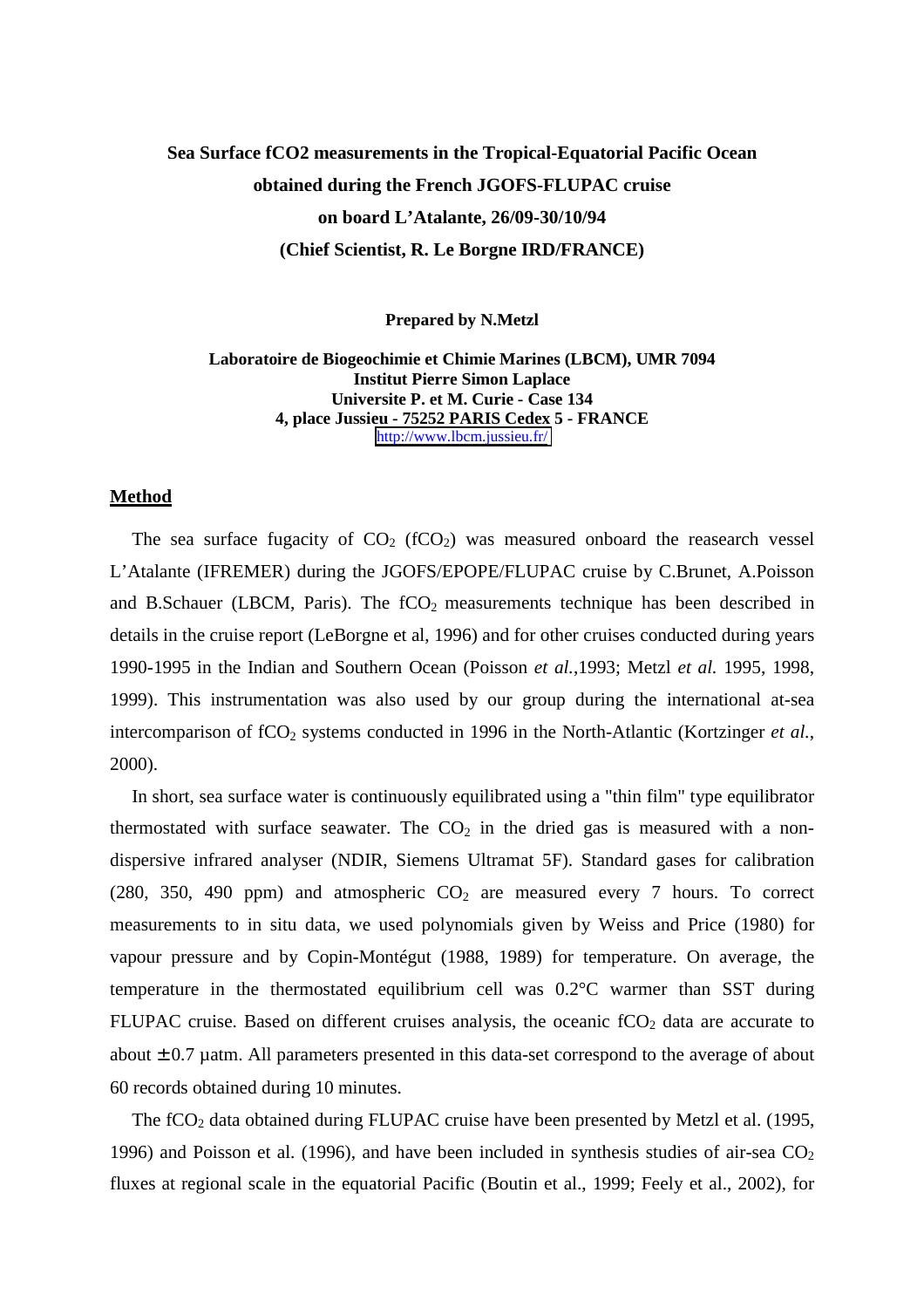constructing global scale  $pCO<sub>2</sub>$  climatologies (Takahashi et al., 2002) and for comparing and/or validating global carbon ocean models (e.g. LeQuéré et al., 2000).

## **File description**

The file **FLUCO2W.xls** contains all the results of sea surface  $fCO<sub>2</sub>$  measurements (and associated properties) made onboard during the cruise EPOPE/FLUPAC. The columns of the file include: Date (dd/mm/yy), time (hh:mn), Latitude (degre.degre), Longitude (degree.degree), atmospheric pressure (mb), sea surface water  $fCO<sub>2</sub>$  fugacity ( $\mu$ atm), temperature in the equilibrium cell ( $^{\circ}$ C), sea surface temperature ( $^{\circ}$ C), and sea surface salinity (PSU). The first date, first line of the data set, is 26/09/94 at 01:46.

This file is a companion file of the OLICO2W.xls which contains the measurements obtained during the french JGOFS EPOPE/OLIPAC cruise conducted after FLUPAC in November 1994 onboard L'Atalante.

For more information or if you have questions concerning these data, please contact N.Metzl (metzl@ccr.jussieu.fr)

## **References:**

- Boutin J., J. Etcheto, Y. Dandonneau, D.C.E. Bakker, R.A. Feely, H.Y. Inoue, M. Ishii, R.D. Ling, P.D. Nightingale, N. Metzl and R. Wanninkhof, 1999. Satellite Sea Surface Temperature: A useful tool for interpreting in situ pCO2 measurements in the equatorial Pacific Ocean, *Tellus*, 51B, 490-508.
- Copin-Montégut, C., 1988. A new formula for the effect of temperature on the partial pressure of CO<sub>2</sub> in seawater. *Mar. Chem., 25*, 29-37.
- Copin-Montégut, C., 1989. A new formula for the effect of temperature on the partial pressure of CO2 in seawater. Corrigendum. *Mar. Chem., 27*, 143-144.
- Feely, R. J.Boutin, C.Cosca, Y.Dandonneau, J.Etcheto, H.Inoue, M. Ishii, C. LeQuere, D. Mackey, M. McPhaden, N.Metzl, A. Poisson and R.Wanninkhov, 2002. Seasonal and Interannual Variability of CO2 in the Equatorial Pacific. *Deep Sea Res*. Vol 49, N 13-14, 2443-2469
- Kortzinger, A., L. Mintrop, D.W.R. Wallace, K.M. Johnson, C. Neill, B. Tilbrook, P. Towler, H.Y. Inoue, M. Ishii, G. Shaffer, R.F. Torres Saavedra, E. Ohtaki, E. Yamashita, A. Poisson, C. Brunet, B. Schauer, C. Goyet, G. Eischeid, The international at-sea intercomparison of fCO2 systems during the R/V Meteor Cruise 36/1 in the North Atlantic Ocean, *Marine Chemistry*, 2(2-4), 171-192., 2000.
- LeBorgne, R., Brunet, C., Eldin, G., Radenac, M.-H., Rodier, M., 1995. In: Campagne océanographique FLUPAC. Recueil de données, Tome 1. Archives Sciences de la Mer, Océanographie, N\_1, ORSTOM, 337 pp.
- Le Quéré C., J. C. Orr, P. Monfray, O. Aumont and G. Madec, Interannual variability of the oceanic sink of  $CO<sub>2</sub>$ from 1979 through 1997, *Global Biogeochemical Cycles*, 14(4), 1247-1265, 2000.
- Metzl, N., A.Poisson, F. Louanchi, C. Brunet, B. Schauer , 1995. Spatio-temporal distributions of air-sea fluxes of CO2 in the Indian and Antarctic Oceans: a first step. *Tellus*, 47B, 56-69.
- Metzl, N., A. Poisson, C. Larose, C. Brunet, B. Schauer and B. Brès, 1995. Air-Sea CO2 gradients in the Western and Central Tropical Pacific during the October-November 1994 FLUPAC/OLIPAC cruises. *JGOFS First International Science Symposium*, Villefranche/mer, FRANCE, 9-12 Mai, 1995.
- Metzl, N., F.Louanchi et A.Poisson, 1996. Variations Interannuelles du CO2 océanique. *in Atelier JGOFS-Modélisation/PNEDC-CO2, Paris, Juin 1996. Rapport JGOFS-France N° 24* (ed. by N.Metzl), pp 87-93.
- Metzl, N., F.Louanchi and A.Poisson, 1998. Seasonal and interannual variations of sea surface carbon dioxide in the subtropical Indian Ocean. *Marine Chem.*, 60, 131-146.